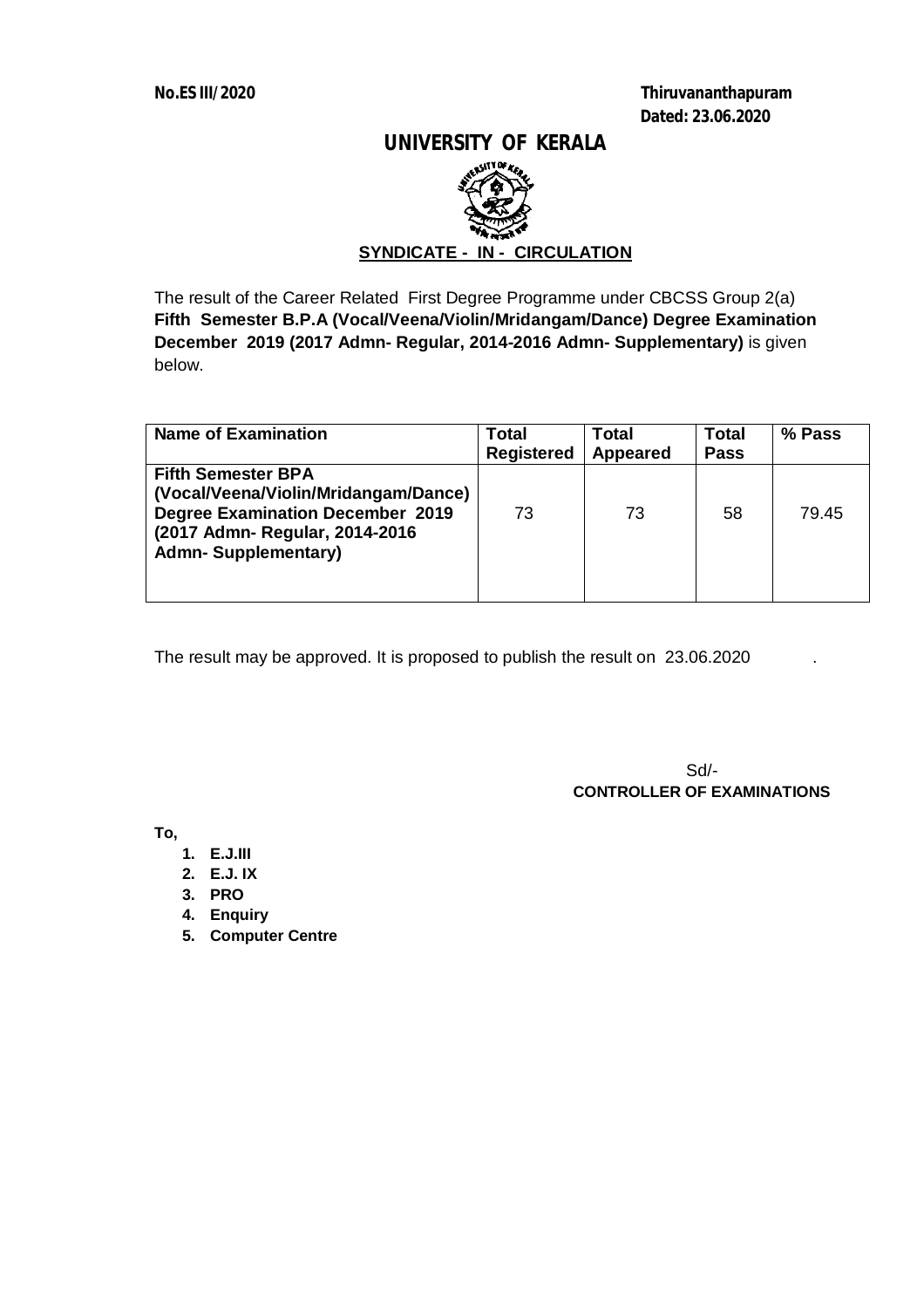

# **UNIVERSITY OF KERALA NOTIFICATION**

- **1.** The following is the provisional list of Register Numbers of the successful candidates of the Career Related First Degree Programme Under CBCSS Group2(a**) Fifth Semester BPA (Vocal/Veena/Violin/Mridangam/Dance) Degree Examination December 2019 (2017 Admn- Regular, 2014-2016 Admn- Supplementary)** as declared by the Board of Examiners.
- 2. For 2014 admission candidates, the successful completion of a semester a student has to score a minimum SCPA of 4.00(E Grade). A minimum of 40% of marks (E Grade) is required for passing a course with a separate minimum of 40%(E Grade) for continuous Evaluation and End Semester Evaluation.
- 3. For 2015 Admission Candidates, a student has to score a minimum 35% marks each for ESE and CE for a course pass. However,40% in aggregate(CE+ESE) is required for a semester pass.
- 4. The last date for revaluation and scrutiny is **06.07.2020** Candidates should make use of draftmark list available in the university website for applying for revaluation. Application for scrutiny and revaluation should be submitted online only.

| <b>COURSE CODE</b>  | <b>COURSE</b>               |
|---------------------|-----------------------------|
| VO/VE/VI/MR/DA 1541 | <b>CORE COURSE VII</b>      |
| VO/VE/VI/MR/DA 1542 | <b>CORE COURSE VIII</b>     |
| VO/VE/VI/MR/DA 1543 | <b>CORE COURSE IX</b>       |
| VO/VE/VI/MR/DA 1571 | <b>VOCATIONAL COURSE</b>    |
| VO/VE/VI/MR/DA 1572 | <b>VOCATIONAL COURSE IX</b> |
|                     | <b>OPEN COURSE</b>          |

Sd/-

# **CONTROLLER OF EXAMINATIONS**

**University Buildings, Thiruvananthapuram Date : 23.06.2020**

.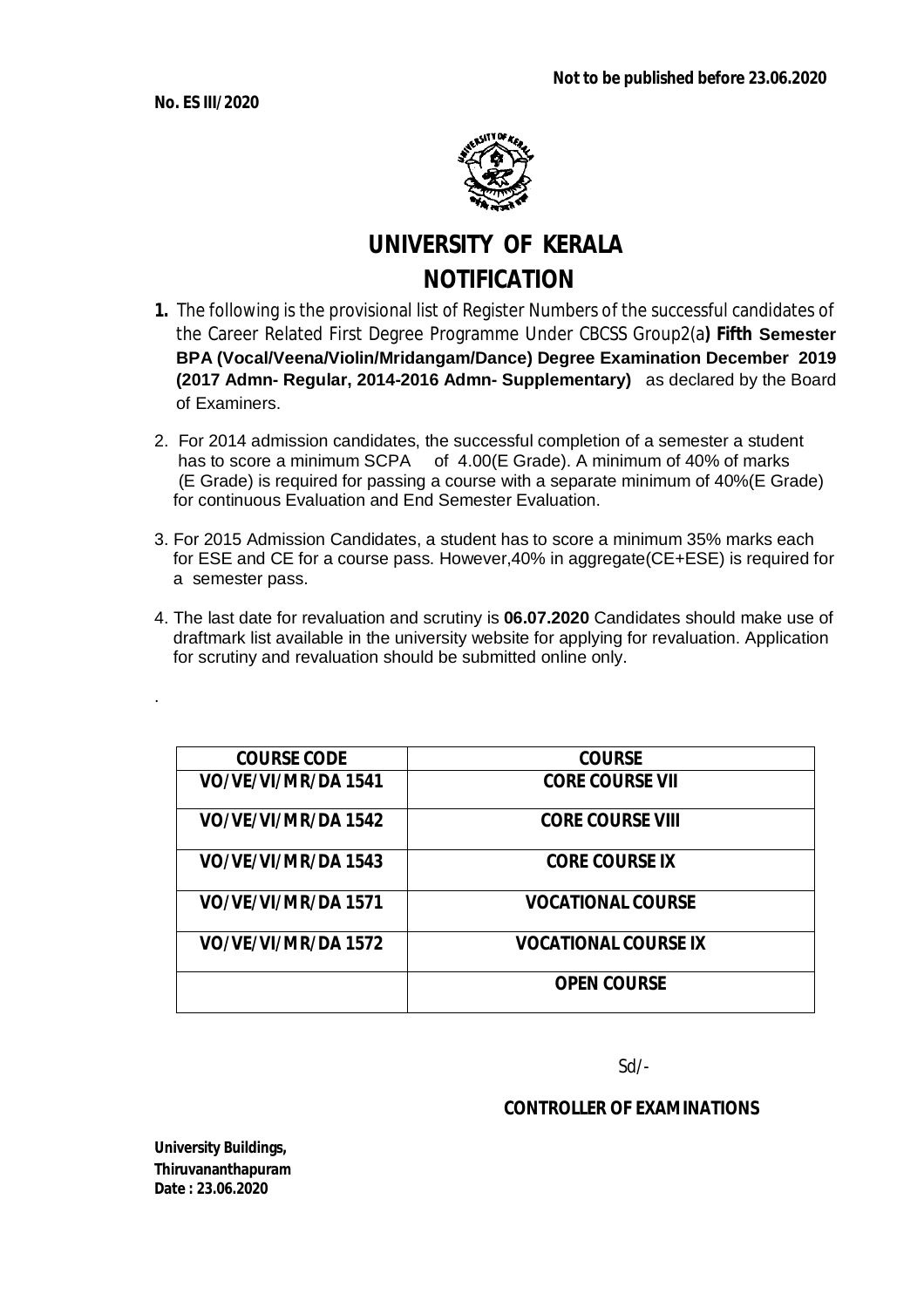# **RESULT OF THE FIFTH SEMESTER BPA(VOCAL/VEENA/VIOLIN/MRIDANGAM/DANCE) DEGREE EXAMINATION,** DECEMBER **2019**

#### **(2017 Admn- Regular/ 2015 Admn-Improvement/ 2014-2016 Admn- Supplementary)**

#### **College Code : 451**

# **Sree Swathi Thirunal College of Music, , Thiruvananthapuram**

#### **BPA - Vocal(142)**

| All Pass (Semester scores given in brackets)      |             |             |              |  |  |
|---------------------------------------------------|-------------|-------------|--------------|--|--|
| 17451001(5.78 D)                                  | 002(6.24 C) | 004(7.17 B) | 006(8.17 A)  |  |  |
| 007(4.98 E)                                       |             |             |              |  |  |
| 010(7.87 B)                                       | 011(6.84 C) | 012(6.44 C) | 013(4.81 E)  |  |  |
| 017(5.24 D)                                       |             |             |              |  |  |
| 018(5.24 D)<br>022(5.74 D)                        | 019(4.87 E) | 020(5.73 D) | 021(5.93 D)  |  |  |
| 023(7.43 B)                                       | 025(5.18 D) | 026(4.81 E) | 027(5.46 D)  |  |  |
| 028(4.87 E)                                       |             |             |              |  |  |
| 029(4.42 E)                                       | 030(5.32 D) | 031(6.16 C) | 032(5.84 D)  |  |  |
| 033(5.66 D)                                       |             |             |              |  |  |
| 035(6.16 C)                                       | 036(6.01 C) | 037(5.40 D) | 039(7.47 B)  |  |  |
| 040(6.67 C)                                       |             |             |              |  |  |
| 16451004(4.82 E)                                  | 008(4.72 E) | 011(4.91 E) | 017(5.75 D)  |  |  |
| 018(4.71 E)                                       |             |             |              |  |  |
| 022(5.15 D)                                       | 025(5.72 D) | 028(5.79 D) | 044(5.30 D)  |  |  |
| 049(4.51 E)                                       |             |             |              |  |  |
| Passed in Parts (Subject codes given in brackets) |             |             |              |  |  |
| 17451003(1345)                                    | 015(4)      | 038(4)      | 16451009(35) |  |  |
| 016(6)                                            |             |             |              |  |  |
|                                                   |             |             |              |  |  |
|                                                   |             |             |              |  |  |
| BPA - Veena(143)                                  |             |             |              |  |  |
| All Pass (Semester scores given in brackets)      |             |             |              |  |  |
| 17451003(7.84 B)                                  | 005(4.67 E) | 006(8.75 A) | 007(7.00 B)  |  |  |
| 008(6.00 C)                                       |             |             |              |  |  |
| 14451002(4.86 E)                                  |             |             |              |  |  |
| Passed in Parts (Subject codes given in brackets) |             |             |              |  |  |
| 17451001(12356)                                   | 002(12356)  |             |              |  |  |
|                                                   |             |             |              |  |  |
|                                                   |             |             |              |  |  |
|                                                   |             |             |              |  |  |
| BPA - Violin(147)                                 |             |             |              |  |  |
| All Pass (Semester scores given in brackets)      |             |             |              |  |  |
| 17451004(6.24 C)                                  | 008(7.73 B) | 009(5.92 D) |              |  |  |
| Passed in Parts (Subject codes given in brackets) |             |             |              |  |  |
| 17451002(46)                                      | 006(46)     | 007(46)     |              |  |  |
|                                                   |             |             |              |  |  |
|                                                   |             |             |              |  |  |
| BPA - Mridangam(148)                              |             |             |              |  |  |
|                                                   |             |             |              |  |  |
| All Pass (Semester scores given in brackets)      |             |             |              |  |  |
| 17451002(7.93 B)                                  | 003(6.05 C) | 004(7.54 B) |              |  |  |